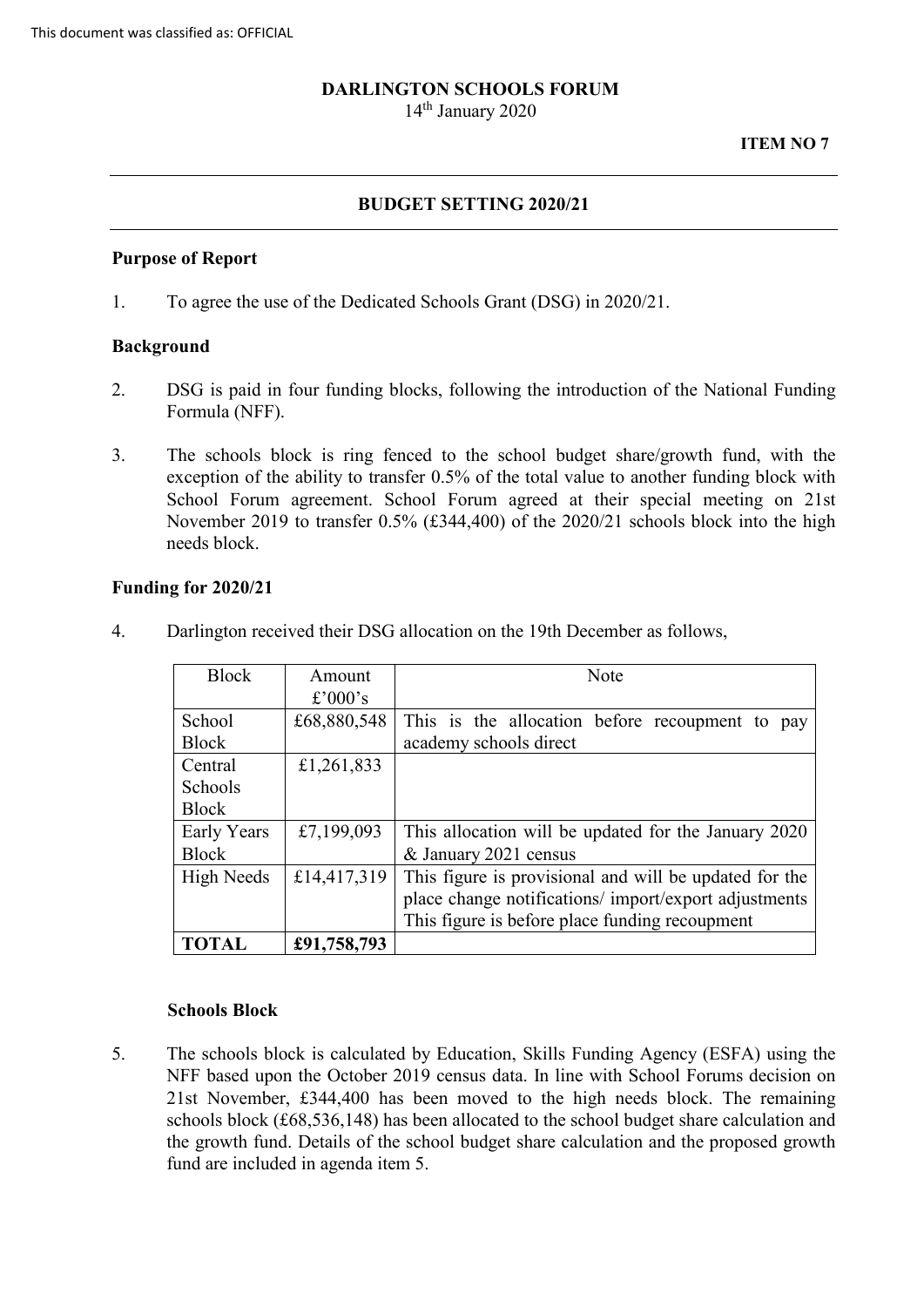## **Early Years Block**

| Area                             | Allocation  | Note                               |
|----------------------------------|-------------|------------------------------------|
|                                  | $\mathbf f$ |                                    |
| Universal 3&4 Year old           | 4,024,337   | Funded by DfE $(a)$ £4.52 per hour |
| Extended 30 hours 3&4 Year old   | 1,734,613   | Funded by DfE @ £4.52 per hour     |
| 2 Year old                       | 1,096,338   | Funded by DfE @ £5.28 per hour     |
| Early Years Pupil Premium        | 107,246     | Funded by DfE @ £0.53 per hour     |
| <b>Disability Access Funding</b> | 28,905      | Funded by DfE @ £615 per child     |
| Maintained Nursery Lump Sum      | 207,654     | Funding for two schools            |
| <b>TOTAL</b>                     | 7,199,093   |                                    |

6. The provisional early years block allocation is made up as follows

- 7. As Forum will be aware the early years allocation is updated throughout the year based upon the January census, therefore the allocation provided is provisional at this stage. The final allocation will be dependent on the number of children in settings at the January 2020 and January 2021 census dates.
- 8. Forum were informed at their November meeting that the Local Authority was due to receive an increase in early years funding of eight pence per hour for both 3 & 4 year old and two year old funding.
- 9. Forum agreed at the November meeting with the Local Authority's proposal to pass the eight pence increase at both 3 & 4 year old and 2 year old, onto the Darlington rates.
- 10. As Forum will be aware the hourly rate funding received must cover all of the elements of the Early Years Funding Formula as follows,
	- a. The hourly rate
	- b. Mandatory deprivation supplements
	- c. Mandatory SEN inclusion funding
	- d. Centrally held funding
	- e. Other supplements (Darlington does not use any non mandatory supplements)
- 11. As outlined within agenda item 4 there is a projected overspend in the SEN inclusion fund, which follows on from 2018/19 due to demand to support children with SEN needs. It is proposed that this fund is increased by £50,000 for 2020/21.
- 12. It is proposed that this £50,000 increase in budget is taken from the 2018/19 3 & 4 year budget underspend that was carried forward and is currently held in reserve. By taking this from the reserve this will not impact upon the 2020/21 hourly rates.
- 13. Following receipt of the early years allocations for 2020/21, modelling has been modelling, it is proposed that the 3 & 4 year old rate is increased by a further 2 pence per hour (on top of the 8 pence increase from DfE) to make the increase from 2019/20 to undertaken to see if there is any scope to change the funded hourly rates. Following this 2020/21 a 10p increase.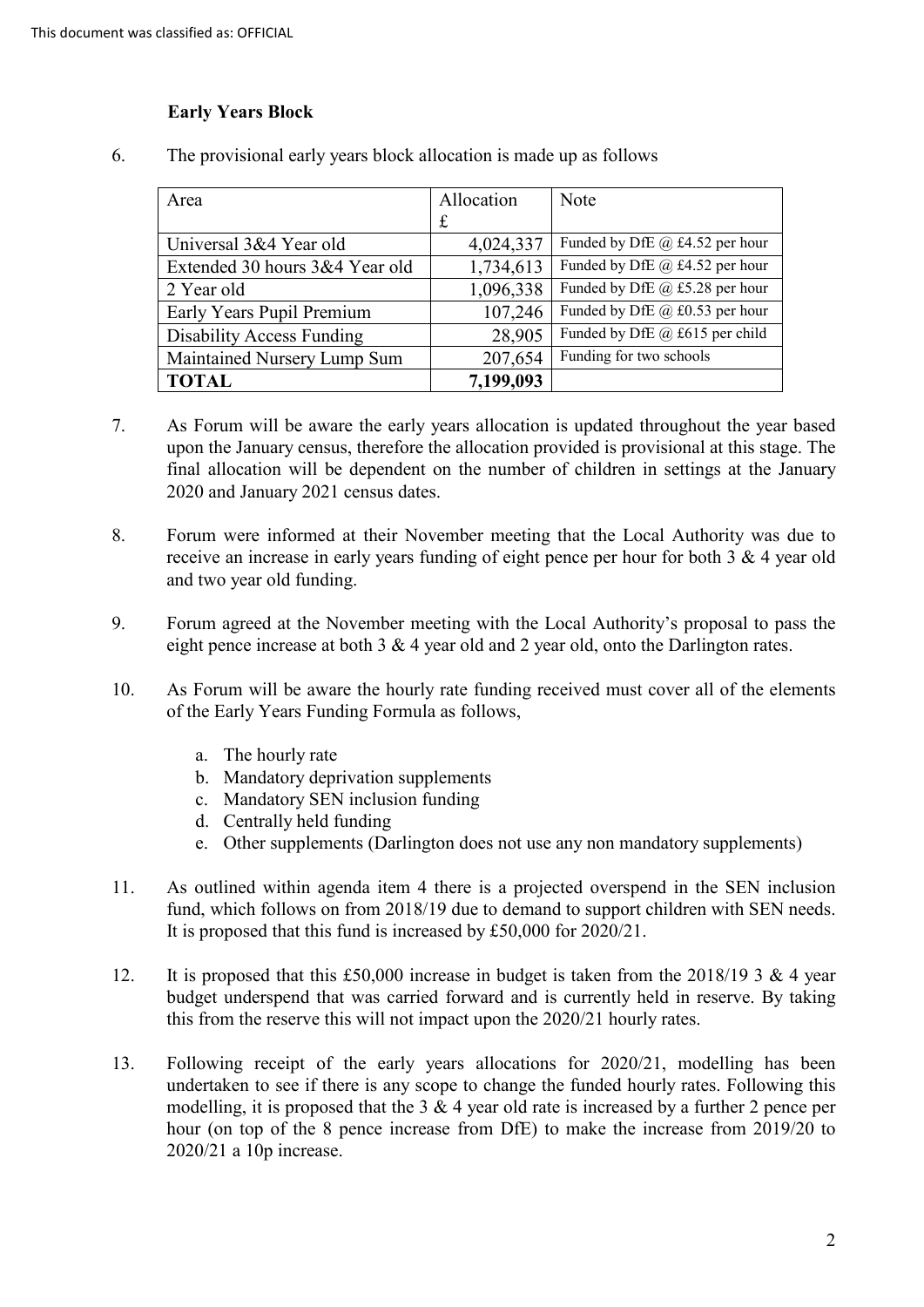- census (as these are not captured in the funding allocation), therefore this increase does 14. Although this increase has been costed as affordable, it is dependent on the amount of deprivation funding required and the actual number of children in the April and October come with a risk of budget overspend. However it is estimated that any overspend that did occur, could be funded through the reserve currently held from 2018/19.
- given to increasing the deprivation supplements. It was however decided that an increase increases over deprivation rates and an increase in hourly rate will benefit all providers 15. When the hourly rate increase for 3 & 4 year old was modelled, consideration was also in the hourly rate was more favourable as providers had previously supported hourly rate for every child placed.
- 16. No other unit values are proposed to be changed as all the other rates are passported to providers in full.
- 17. No increase is proposed in the £113,754 of funding held centrally.
- 18. The following table shows the proposed early years funding formula funding rates for 2020/21

| <b>Provision</b>                                  | 2019/20            | 2020/21         | Change      |
|---------------------------------------------------|--------------------|-----------------|-------------|
|                                                   | <b>Actual Rate</b> | <b>Proposed</b> |             |
|                                                   |                    | Rate            |             |
| 3 & 4 Year Old Children                           |                    |                 |             |
| Nursery School - Per hour per child               | £4.15              | £4.25           | £0.10       |
| School Nursery Class - Per hour per child         | £4.15              | £4.25           | £0.10       |
| Private, Voluntary & Independent Sector           | £4.15              | £4.25           | £0.10       |
| - Per hour, per child                             |                    |                 |             |
| Deprivation – Top 10% most deprived post codes    | £50                | £50             | £0.00       |
| - Per term, per child                             |                    |                 |             |
| Deprivation $-11 - 20\%$ most deprived post codes | £25                | £25             | £0.00       |
| - Per term, per child                             |                    |                 |             |
| Deprivation $-21 - 30\%$ most deprived post codes | £12.50             | £12.50          | £0.00       |
| - Per term, per child                             |                    |                 |             |
|                                                   |                    |                 |             |
| 2 Year Old Children                               |                    |                 |             |
| All Providers - Per hour per child                | £5.20              | £5.28           | £0.08       |
|                                                   |                    |                 |             |
| <b>Early Years Pupil Premium</b>                  |                    |                 |             |
| All Providers - Per hour per child                | £0.53              | £0.53           | £0.00       |
|                                                   |                    |                 |             |
| <b>Disability Access Fund</b>                     | £615.00            | £615.00         | £0.00       |
|                                                   |                    |                 |             |
| <b>Central Early Years Team*</b>                  | £113,754           | £113,754        | £0.00       |
|                                                   |                    |                 |             |
| <b>Maintained Nursery School Lump Sum**</b>       | £105,500           | £103,827        | (E1,673.00) |

\*This represents less than 2% of the total funding. DfE rules stipulate a maximum of 5% can be held centrally.

\*\* Lumps sums as per the 2020/21 allocation.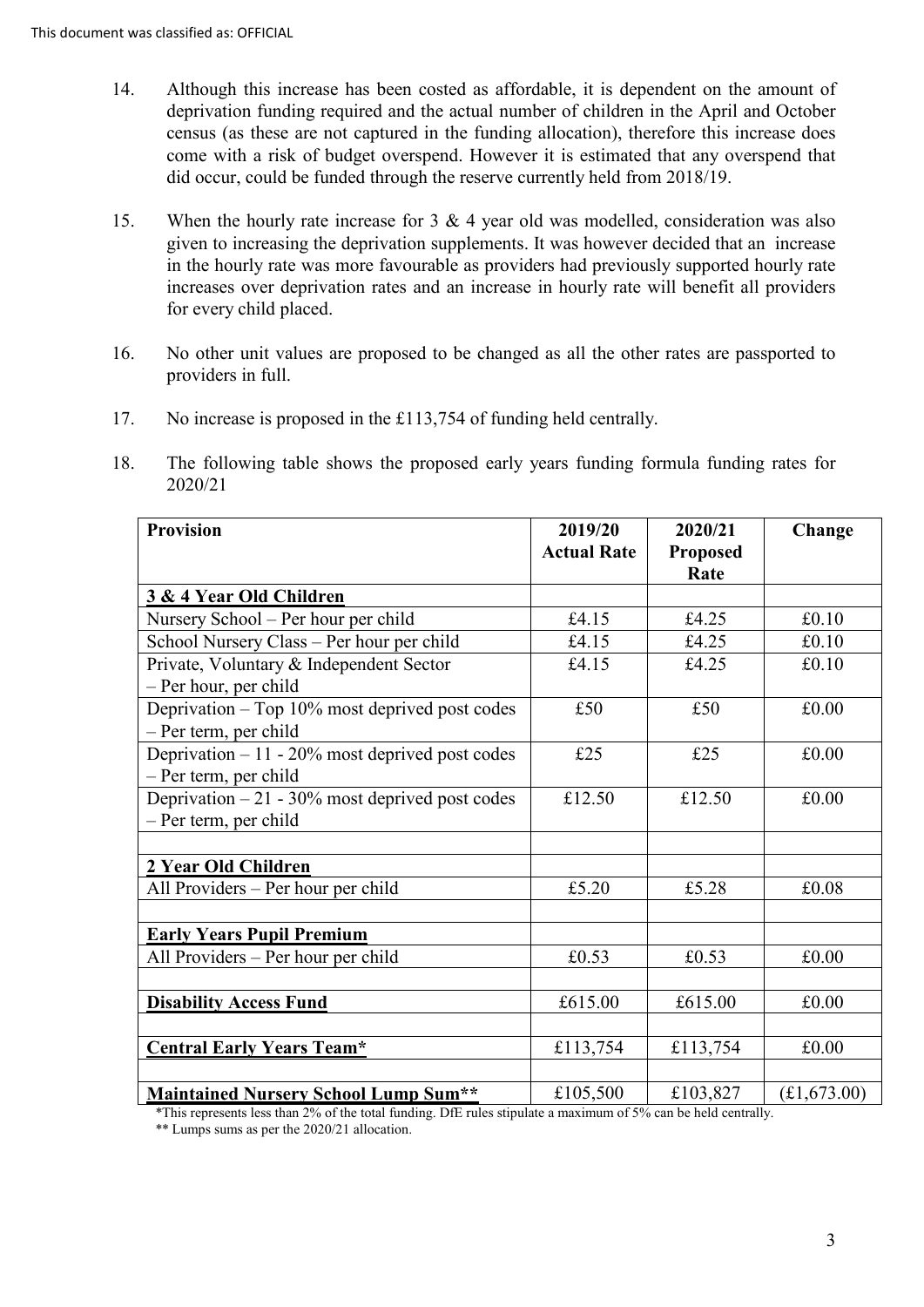### **Central School Block**

- the amount of central funding that is allocated to Darlington through the per pupil the central schools block by ESFA in recognition of the commitments to services 19. The central schools block allocation is split into two areas by ESFA. The first element is funding formula. The second element is the "historic commitments", which was added to procured centrally.
- 20. For 2020/21 the central schools block allocation is made up of £484,232 formula based and £777,600 historic commitments a total of £1,261,833. This is a decrease of £3,200 in the formula based element and a decrease of £194,400 on the historic commitments.
- rate in 2020/21 as was in 2019/20, however there are slightly less children on the census in Darlington. This therefore results in a lower allocation, though at the same time the 21. The formula based element of the central schools block remains funded at the unit same budget areas funded from this allocation have increased due to inflation.
- 22. As Forum will be aware ESFA announced that the historic commitments budget would decrease by 20% for 2020/21, which equals the £194,400 reduction in allocation.
- School Forum on the proposed use of the central schools block. Attached at the appendix 23. As Forum members will recall from last year there is a requirement to consult with (to this agenda item) are the proposed budgets allocated under the central schools block for 2020/21.
- 24. The areas of expenditure proposed to be funded under the formula based element of the central school block (appendix 1) are the same in 2020/21 as in 2019/20. The amounts of budget allocated to the expenditure type are at the same value as in 2019/20 with the exception of copyright licenses.
- 25. Although the cost of the admissions team has increased due to the annual pay award, as there is insufficient funding in the allocation, this increase will fall on the Local Authority, unless funding is available from within the funding set aside for admissions appeals, to cover the shortfall.
- must be funded. Overall the allocation is short by £973, it is proposed that this shortfall will be covered by any underspend within the central schools block in 2019/20 in the first 26. The copyright license fee is top sliced by ESFA from the DSG allocation and increases in line with the cost of contracts held centrally by ESFA. ESFA have notified that the copyright fee charged to Darlington will increased by £1,173 for 2020/21. This increase instance. Any shortfall in this will be dealt with during 2020/21, by decreasing the amount of funding available for admissions appeals.
- 27. Rules concerning the use of historic commitments, prevent new areas of expenditure being made from this budget or any increases in expenditure. For 2020/21 the allocation for historic commitments has reduced by £194,400 which requires a number of expenditure areas from 2019/20 to be reduced in 2020/21.
- 28. To address the £194,400 reduction the following reductions are proposed within the budgets,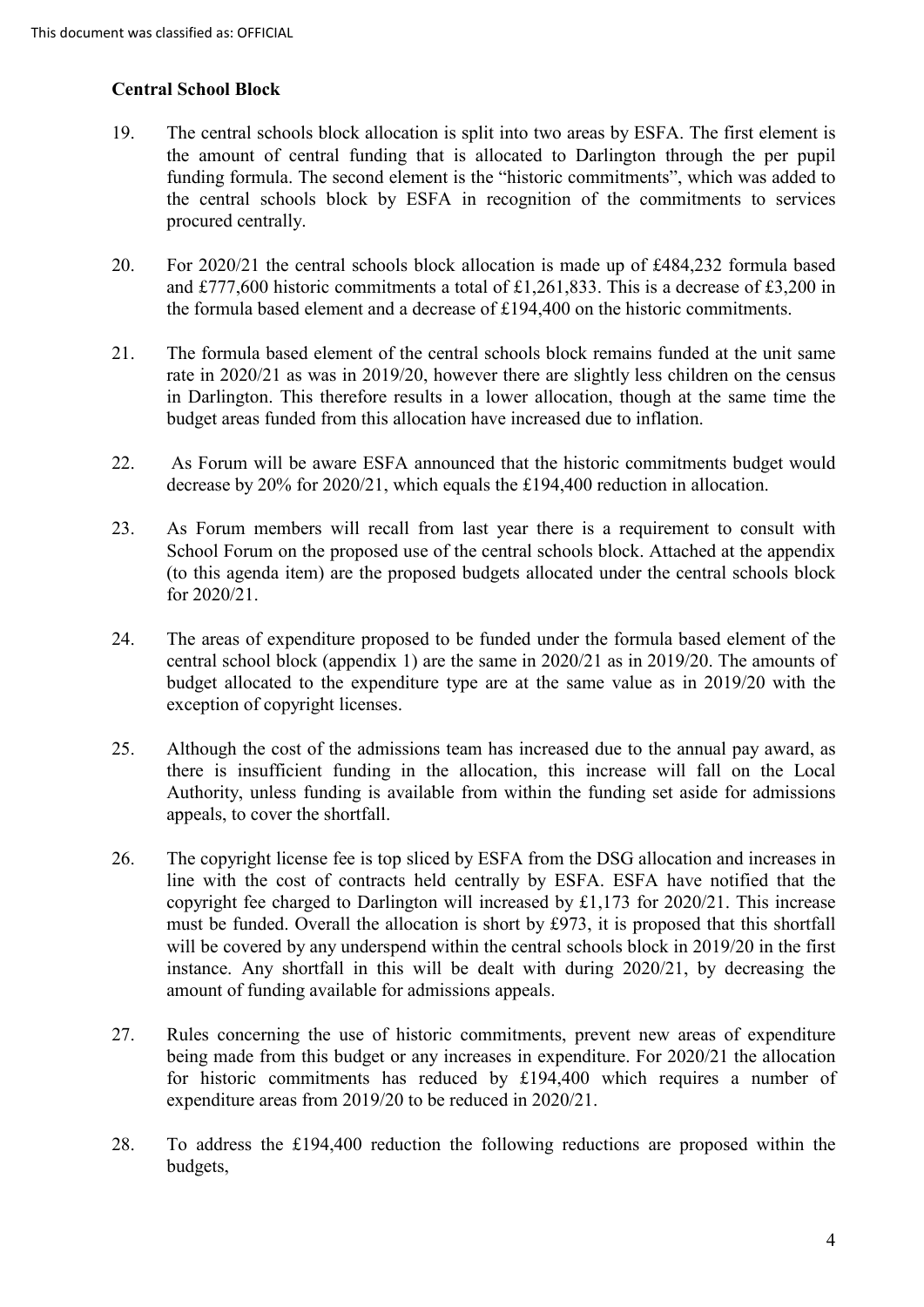- a. Within the allocation for 2019/20 there was £49,717 which was unallocated. towards pressures in that block. For 2020/21, this unallocated budget will be the Forum agreed to transfer this funding to the high needs block to contribute first call on the budget reduction.
- b. The budget areas that contribute towards Local Authority provided services are to reduce by 10% (£29,334), with the Local Authority picking up the shortfall from within its own budgets.
- c. The NQT budget currently includes administrative functions, it is proposed that this will stop, reducing the budget requirement by £29,000. The administrative role will be picked up by the Local Authority from within its own budgets.
- d. The NQT delivery budget is proposed to be reduced by 10%, reducing the budget requirement by £11,100.
- e. The requirement for the PFI for 2020/21is £432,269, this will provide a saving of £18,674 on the 2019/20 value.
- 29. The above actions will reduce the historic commitments budget by £137,825, which still stage as it is estimated that calls on this budget in 2020/21 will exceed the £10,000 allocated. It is not proposed to reduce the contribution towards the LSCB as this would leaves £56,575 to be found. It is not proposed to reduce the union cover budget at this impact on safeguarding training provided to schools and it is not proposed to reduce the music service contribution in 2020/21 as this will require a notice period with the provider.
- have not confirmed if there will be further reductions in 2021/22. In the event that there are contrary to previous guarantees given by the DfE. Advice has been sought from the DfE who advise to protect this funding it should be removed from the historic commitments 30. The DfE have reduced the historic commitments budget by 20% in 2020/21, but at present further reductions, it will no longer be possible to fund the PFI affordability gap, which is budget and added to the schools block. This funding would then need to be delegated to the PFI schools and returned to the Local Authority as part of the PFI charges.
- 31. As this is the only way to protect this funding in the future, the PFI element of £432,269 will be transferred into the schools block and delegated to the PFI schools. (See agenda item 5).
- 32. In order to balance the historic commitments block in 2020/21 it is proposed that £56,575 of funding be drawn down from the PFI reserve as a one off.
- 33. As the historic block is proposed to be balanced by one off funding in 2020/21, it will be will need to take place to balance the budget. It is likely that this funding stream will end at some point in future, therefore all service areas that are funded through this stream will the case that the remaining expenditure will need to reviewed in order that reductions can be made to balance the allocation in 2021/22. It is expected, though not confirmed, that ESFA will continue to reduce this allocation in future years, therefore further reductions need to attract alternative funding or be stopped.

# **High Needs Block**

34. The high needs block is calculated by ESFA on a formula basis. The allocation received includes an adjustment for export/import places between authorities, however the current allocation received is based upon 2019/20 pupil numbers. Therefore the high needs